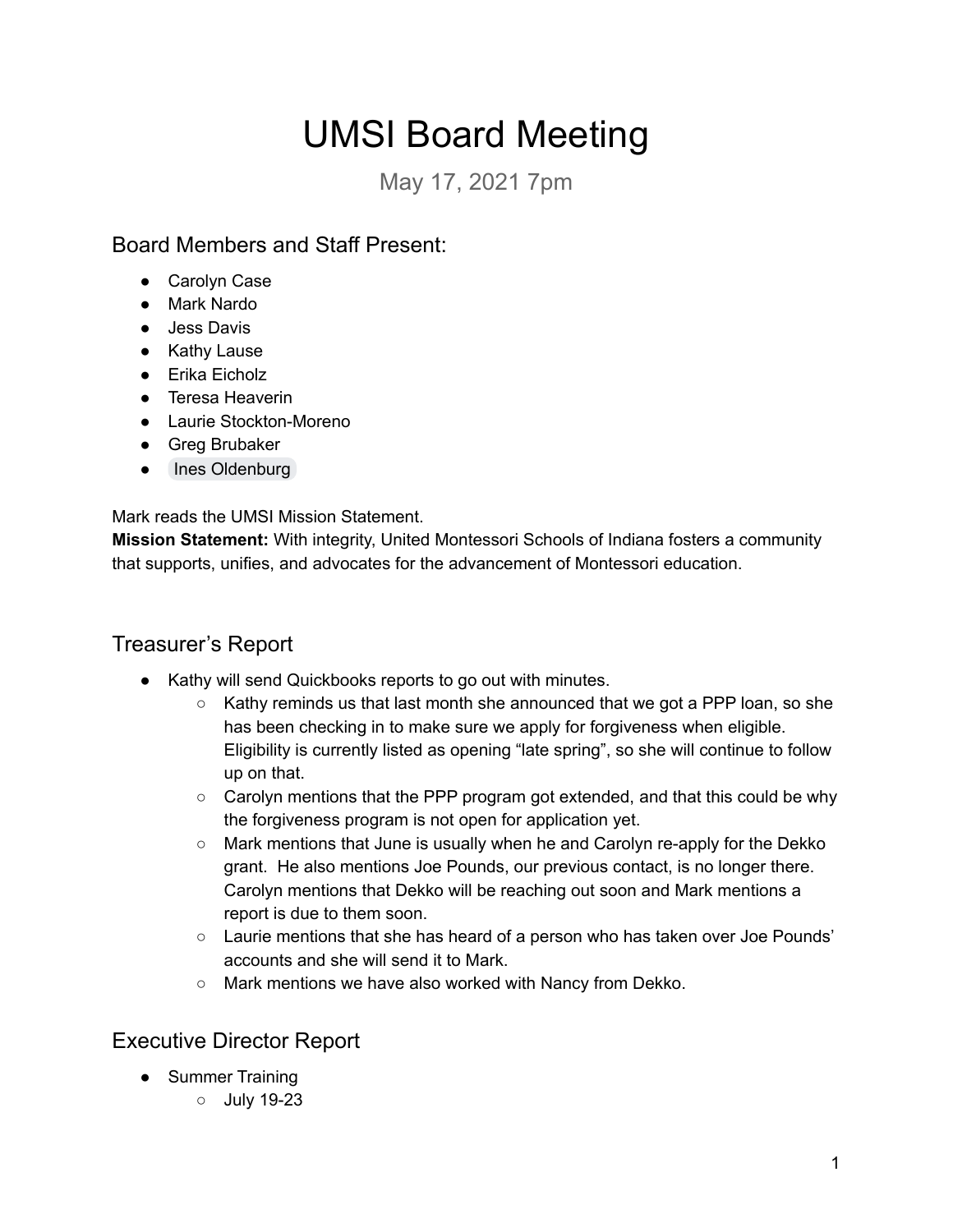- $\circ$  Carolyn would like to meet with Kathy and Mark to make decisions about insurance for fundamentals (an umbrella policy to cover multiple locations).
- $\circ$  5 trainer applications have been received. Carolyn sent emails to school locations inviting trainer application and letting them know the application is open.
- $\circ$  Working on syllabi for new programs (I/T and Secondary).
- $\circ$  All locations are in central Indiana/Indy area except for I/T because no other space was available. It will be in Bloomington.
- $\circ$  A few people have registered for UMSI as participants already. Early registration is encouraged.
- $\circ$  Check-in will be digital, handled by on-site volunteers.
- Fall Conference
	- $\circ$  Keynote speaker Jennifer Spikner has been chosen. She will hopefully also do a workshop. (Social/Racial Justice topic, with focus on how to talk about these issues with children.)
	- $\circ$  Trine is the location.
	- $\circ$  Applications for presentations will come out later this summer, and registration will come out late September or early October.
	- $\circ$  New business/organizational UMSI membership option with some benefits. Non-profit organizations get a special rate.
- Monthly newsletter proposal by lnes
	- $\circ$  Oak Farm gets sponsorships (and she thinks makes money) from monthly newsletters.
	- $\circ$  We discuss starting a monthly newsletter. It is suggested that quarterly might be better. We would need to reach out to non-board members for content.
	- $\circ$  Carolyn mentions that a spotlight in the newsletter could be a benefit of an organizational membership.
	- $\circ$  We discuss whether newsletters remain an effective communication platform. Jamie wonders if live interviews might be more digestible to people.
	- $\circ$  Mark suggests this stays on the agenda for the next board meeting. Carolyn says this probably would fall under the purview of the membership committee.
	- $\circ$  Mark likes the dual purpose of the newsletter idea as both a communication tool and a possible source of revenue.

# Other Committee Updates

- Jamie, Carolyn, and Mark are working on some grant applications.
- Advocacy committee is working on language for 2022 legislative session.
- Validation committee is working on adding and I/T validation level.
- Membership-business membership added and virtual road tour scheduling for the fall.
- Ɣ Governance led first onboarding meeting with new board members. We will continue polishing the formal process with our new systems and board handbook.
	- $\circ$  Mark invites new board members to reach out any time with additional questions.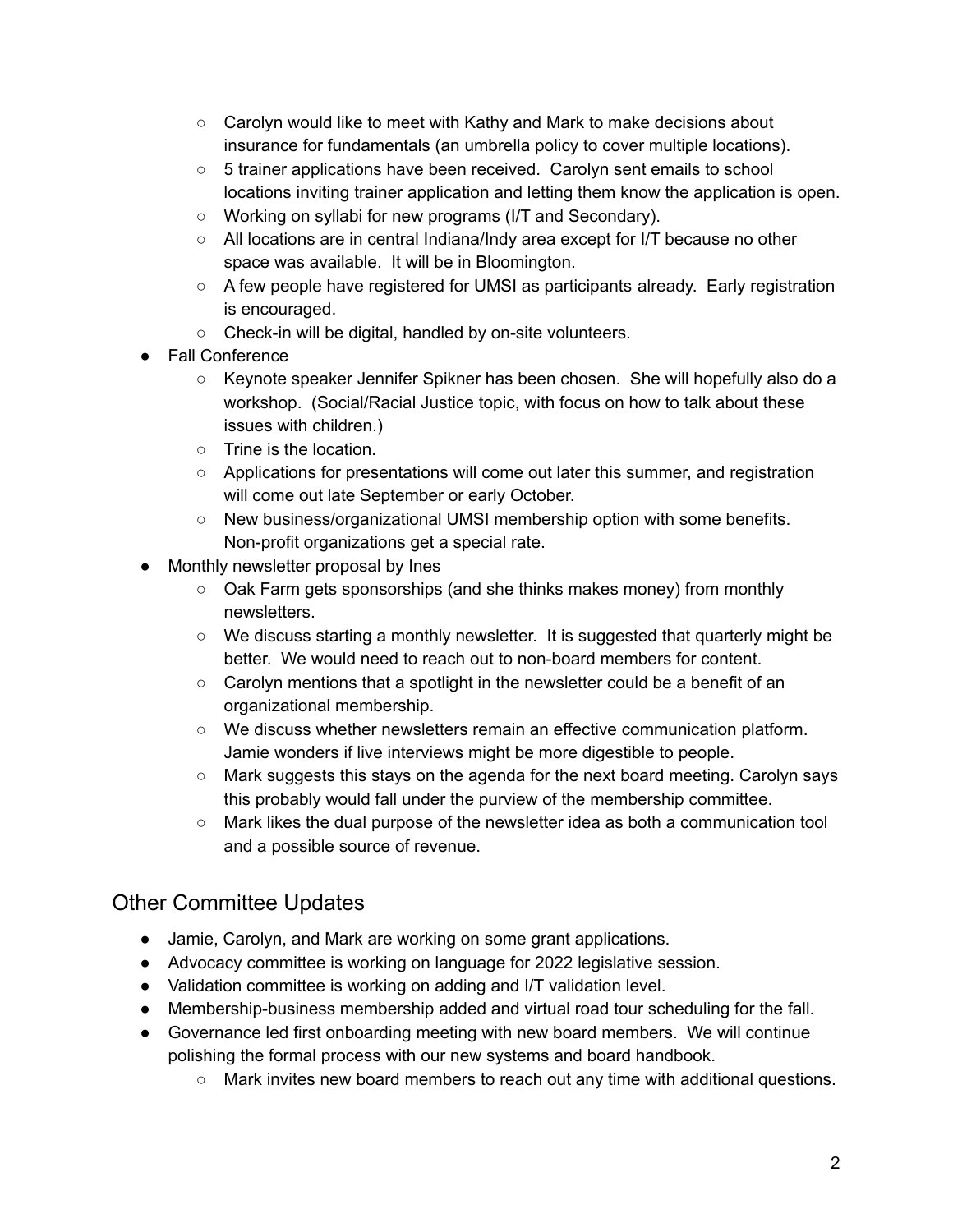- Social Justice-organizing summer book club on *This Book is Anti-Racist by Tiffany Jewel.*
- Carolyn mentions that some schools in the state are really struggling with enrollment and leadership changes and need support. We discuss how we can support these schools.

#### **Next BOD meetings: - Dates/Times**

*Jul\ 18, 2021 September 19, 2021 NoYember 7, 2021 (if needed--note this is an at\pical date) Januar\ 23, 2022*

**Meeting adjourn - 7:58 PM**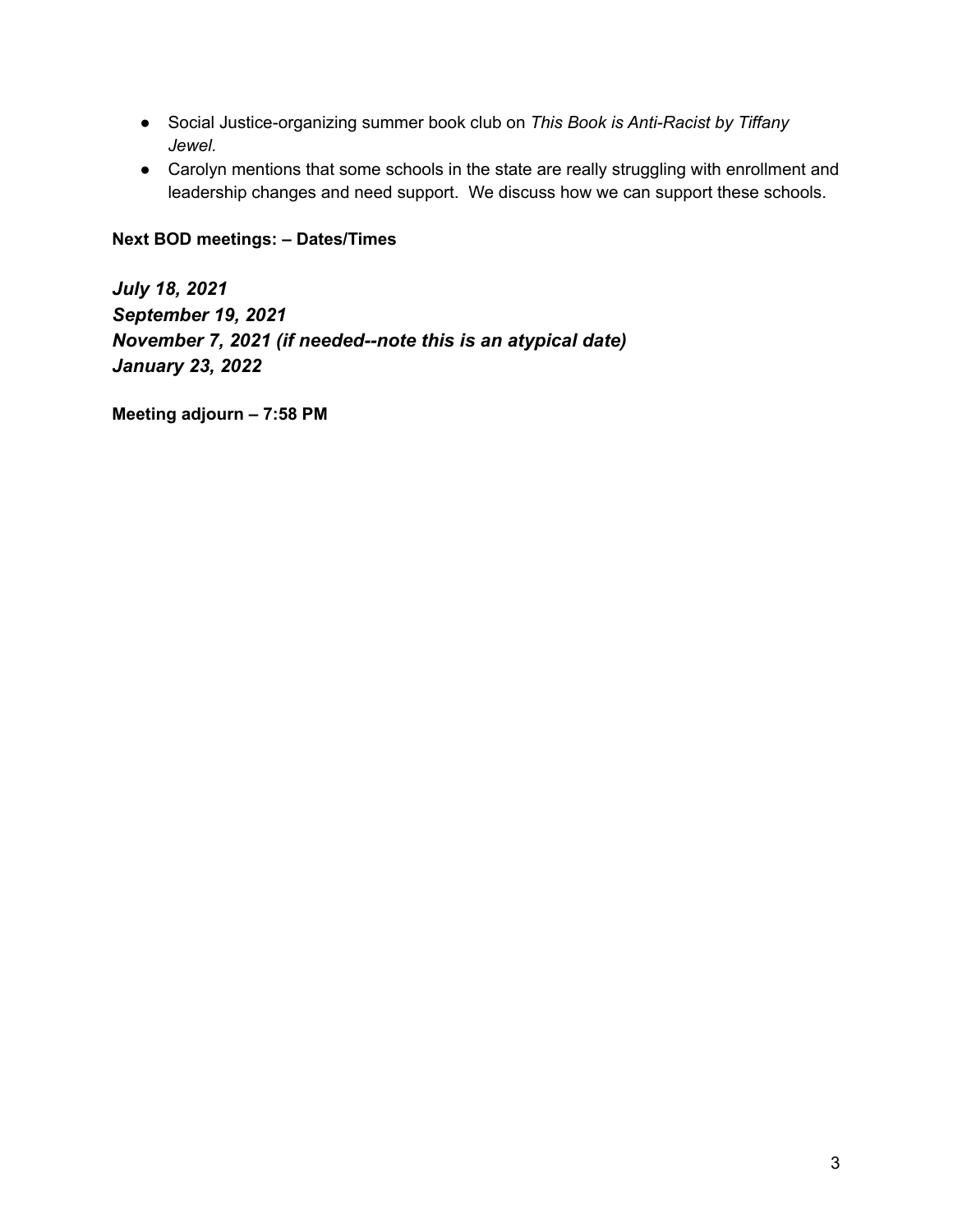# UNITED MONTESSORI SCHOOLS OF INDIANA

#### Balance Sheet

As of May 16, 2021

|                                     | <b>TOTAL</b>   |
|-------------------------------------|----------------|
| <b>ASSETS</b>                       |                |
| <b>Current Assets</b>               |                |
| <b>Bank Accounts</b>                |                |
| <b>BUSINESS CLASSIC (9905)</b>      | 10,078.31      |
| Reimbursement                       | 107.63         |
| TOTAL BUS CHK (3296)                | 6,470.77       |
| <b>Total Bank Accounts</b>          | \$16,656.71    |
| <b>Other Current Assets</b>         |                |
| Uncategorized Asset                 | $-11,202.63$   |
| <b>Total Other Current Assets</b>   | $$ -11,202.63$ |
| <b>Total Current Assets</b>         | \$5,454.08     |
| <b>TOTAL ASSETS</b>                 | \$5,454.08     |
| <b>LIABILITIES AND EQUITY</b>       |                |
| <b>Total Liabilities</b>            |                |
| Equity                              |                |
| Opening Balance Equity              | 28,748.03      |
| Owner's Pay & Personal Expenses     | $-44.34$       |
| <b>Retained Earnings</b>            | $-24,573.61$   |
| Net Income                          | 1,324.00       |
| <b>Total Equity</b>                 | \$5,454.08     |
| <b>TOTAL LIABILITIES AND EQUITY</b> | \$5,454.08     |